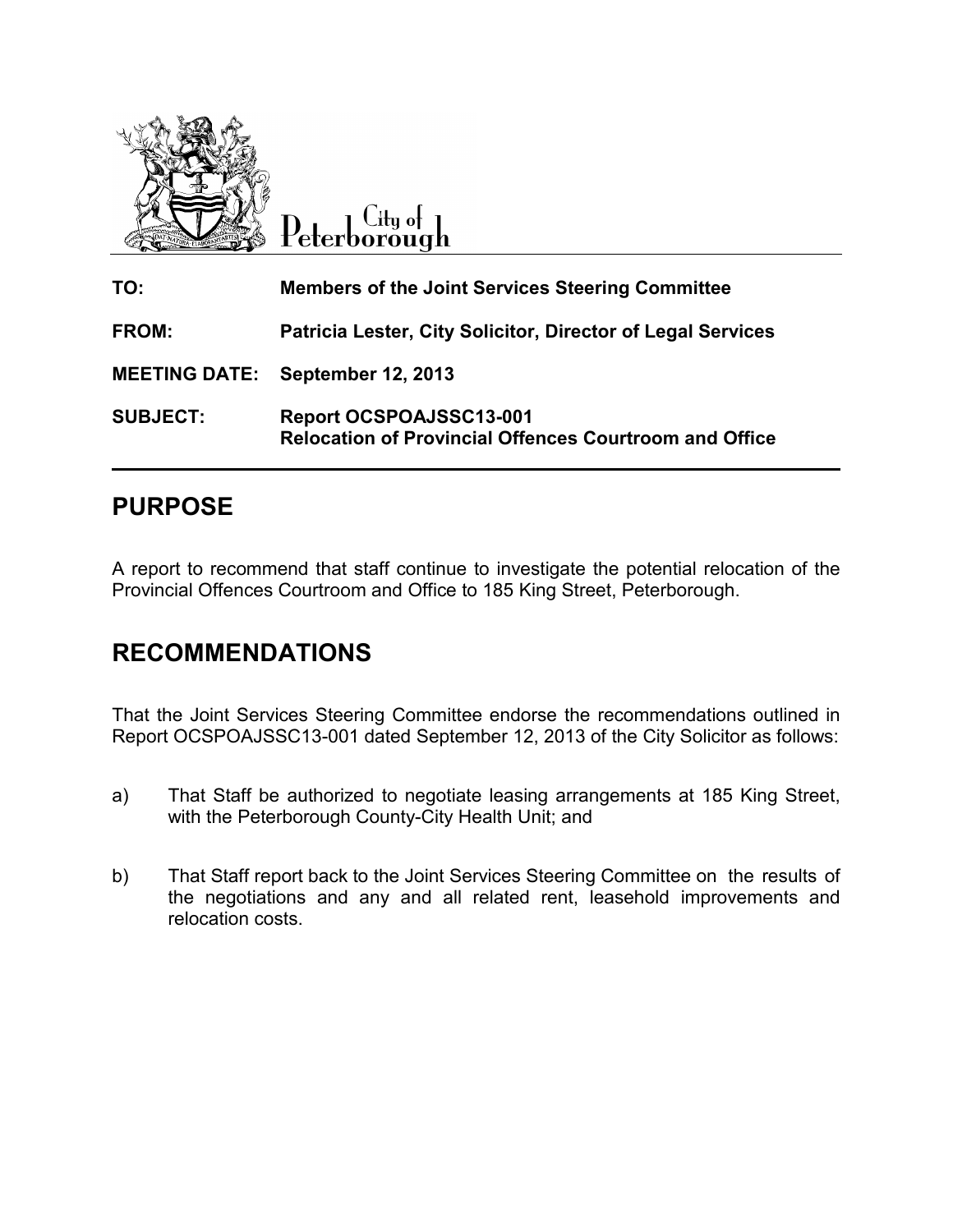# **BUDGET AND FINANCIAL IMPLICATIONS**

While negotiations with the Peterborough County-City Health Unit have yet to be completed, since the current space needs for the Provincial Offences Courtroom ("POA") and Office are inadequate (details following), the recommended new space requirements are likely to increase 2- 3 times. Therefore facility leasing costs would increase. The current POA operating budget includes annual facility rental costs of \$25,000 for the POA Courtroom and \$28,000 for the POA Office and storage for a total of \$53,000. It is anticipated that utility and heating costs would also increase.

In addition to ongoing lease payments, there will be a one-time renovation cost to retrofit the space. The Provincial Architectural Design Standards for Courthouses are very specific and although Staff have not had the opportunity to determine exact costs of leasehold improvements, they will be in the \$1.4 to \$2.0 million range. The City would fund the leaseholds up front, capitalize the cost over a 10 or 15 year period and recover the principle and interest over a 10 to 15 year period as an annual charge to the POA operations. The exact annual amount will depend on the total leasehold costs incurred, annual interest rates and the term of the loan.

# .**BACKGROUND**

Since 2009 Staff have provided updates to the Joint Services Steering Committee with regards to the increasing space needs for both the POA Courtroom space located at 70 Simcoe Street and the POA Office located at 99 Simcoe Street. The opportunity to combine and relocate the POA Courtroom and Office has arose, with the potential of the Peterborough County-City Health Unit ("PCCHU") purchasing the building at 185 King Street, Peterborough and leasing space to the POA.

Through a Memorandum of Understanding and a Local Side Agreement with the Ministry of the Attorney General ("MAG") the City is contractually obligated to provide for the administration and operation of the POA facility, which in part means "open access to the court system in a fair and timely process." In addition, the City must comply with prosecutorial and operational standards and compliance and performance measures.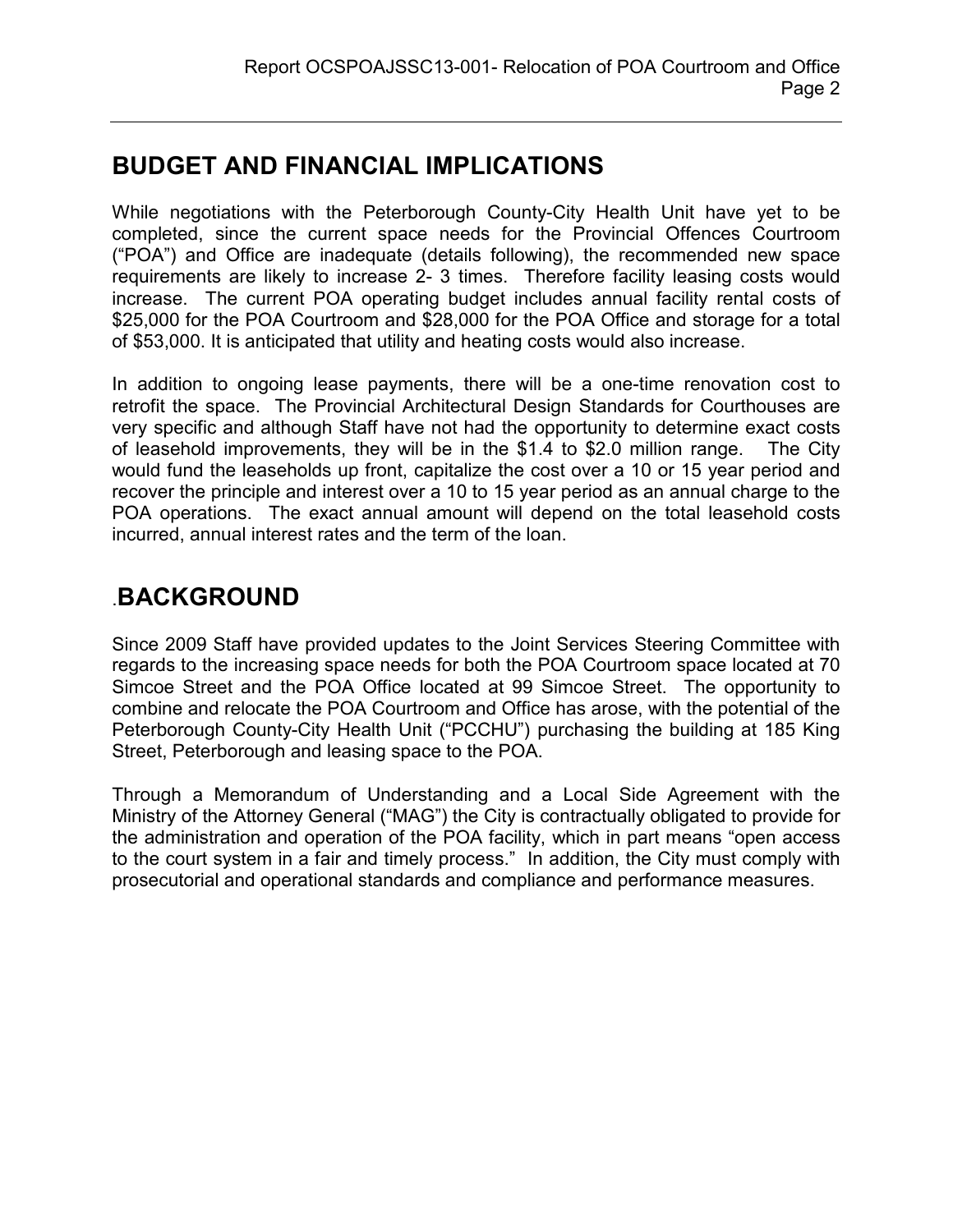#### **RELOCATION OF PCCHU**

City Council at its meeting of August 6, 2013 approved in principle the relocation of the PCCHU to 185 King Street, subject to certain conditions, one being:

"*That City staff be authorized to review the available space at 185 King Street and the City's requirements for the POA and Court Offices and report back to the Joint Services Steering Committee and Council on the leasehold improvements and moving costs required if such a move is deemed appropriate*."

#### **SPACE RESTRICTIONS OF POA COURTROOM AND OFFICE**

#### **POA Courtroom – 70 Simcoe Street**

The POA Courtroom (approximately 1146 square feet) is located at 70 Simcoe Street, in a building owned by the City. The City leases the building to MAG for the Ontario Court of Justice (criminal court), with the lease expiring December 31, 2014. MAG pays approximately \$550,000. annually in rent which covers off the operating costs of the building and the principle and interest payments of the \$2.6 million debenture in 2002 when the City bought the property. The debenture matures in 2017.

Although Staff are aware that MAG has been conducting space need studies across the province to consolidate courthouse functions (combining both the Ontario Court of Justice and Superior Court plus administration and Crown offices), no specific locations have been identified and therefore there is some question as to how long MAG may wish to remain at 70 Simcoe Street. However, in May of this year, Staff was contacted by MAG's leasing agent–CBRE, seeking a 2-year extension to the lease plus an option to extend for an additional 5 year term. The terms of any extension have yet to be negotiated.

The City uses courtroom space for the POA Court (2.5 days a week), under a licence agreement with MAG. Correspondence received by the City in December 2009 indicated that MAG was not renewing their licence agreement with the City for use of the POA Court, effective December 31, 2010. Although Staff have met with and corresponded with MAG and its leasing agent, no resolve of the space need issue has been achieved to date. Without a license agreement in place the use of the POA Court is tenuous, with Staff experiencing at least 5 times a year, the bumping of the POA Court from its allocated space. This results in either relocation to another facility, most often the City Council Chambers if time permits or an adjournment of all trial matters to another day, which is often 3 or 4 months later.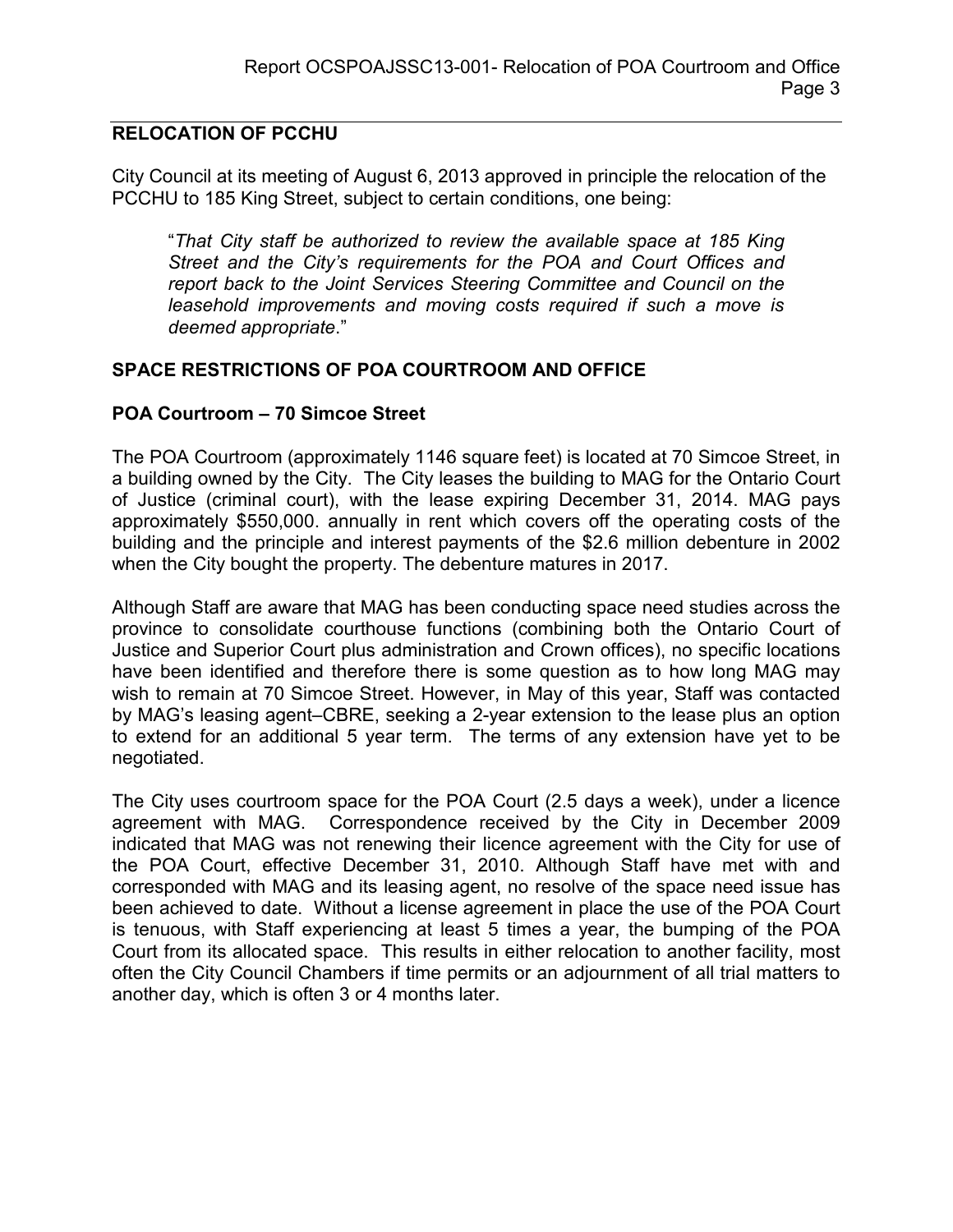The number of charges filed with the POA Office are increasing while the number of court dates available is decreasing. In 2002 we had 90 court days available while only 77 court days were available in 2012. According to Stats Canada the population of Peterborough County increased by 6.6% from 2001 to 2011 and is projected to increase another 9.9% to 2021.

Over the past several years the number of POA court appearances requested has increased but Staff has not been able to negotiate additional access to courtrooms.

Since March 2012 legislative changes have resulted in the offering of an "Early Resolution" meeting (approximately .5 days a week) where a defendant has the opportunity to speak with the Municipal Prosecutor seeking an early resolve of their charges.

For these meetings the Prosecutor must move between an available courtroom or one of the interview rooms and the Intake Office, which is space allocated to the Justice of the Peace. Not only is this disruptive but confusing for a defendant and issues of privacy have arisen because of the lack of private space.

The POA Court has also experienced an increase in time-to-trial, due to lack of available court time. The time-to-trial limit established by the courts is 10 months from the offence date. If a trial is set after this 10-month period a defendant may bring a constitutional challenge under the *Charter of Rights and Freedoms*, that their right to be tried within a reasonable time has been infringed. The result is that charges may be withdrawn by a Justice of the Peace on this basis and potential revenue is lost.

Rental costs for courtroom space are calculated on a per diem basis and are approximately \$25,000 a year.

#### **POA Office - 99 Simcoe Street**

The POA Office and storage facilities comprise approximately 1700 square feet at 99 Simcoe Street and are presently leased from Peterborough Square Investment Limited. A Space Analysis review in 2011 concluded that the office did not meet the current or future needs of the POA due to inadequacy in size and function. For example daily deliveries and pickups must be made through the Manager's office, which is not only disruptive but has an adverse affect on security; there is inadequate storage space for POA documents and the current counter layout provides ergonomic issues for staff who spend their entire workday assisting the public.

 Although some modifications were made to the counter space in 2011 and additional storage space was leased in 2012, the ability to expand the Office at this location is prohibited.

Rental costs for the Office (\$18.00 square foot) and storage space (flat amount) amounts to approximately \$28,000 a year, plus utilities and parking.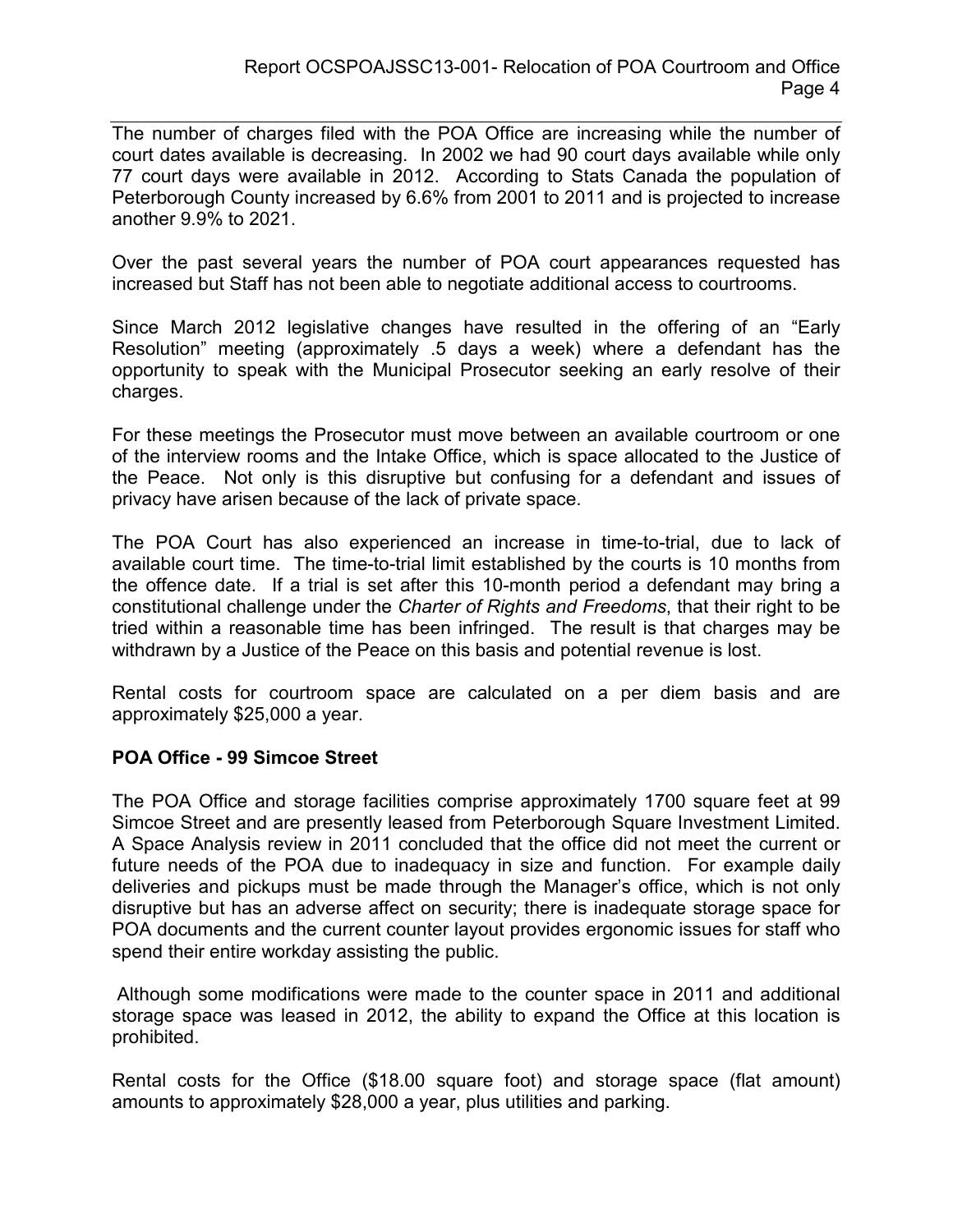## **OPTIONS**

### **A. Use of 70 Simcoe Street after MAG Vacates**

Staff has considered the "do nothing" option and to relocate POA to 70 Simcoe Street once MAG's lease term expires. However, this does not address the immediate space needs, necessity for additional court time and the City's contractual obligations to MAG to provide court administration and support functions in compliance with the Memorandum of Understanding and Local Side Agreement.

In addition, with 70 Simcoe Street being 18,831 square feet, the space that would be available if MAG vacates, would be greater than the needs of the POA Courtroom and Office. The future deployment of 70 Simcoe Street therefore has yet to be determined as the ideal location for POA considering other corporate space needs.

#### **B. 185 King Street**

Staff and key stakeholders have toured the building at 185 King Street ("King Street") and have identified their space needs through a number of sources - a Stakeholder Feasibility Study; discussions with other POA facilities; review of the Province of Ontario Architectural Design Standards for Courthouses and review of the Intercede Consulting Report, that was prepared for the City in 2012 when considering moving the Social Services division to 185 King Street ("King Street").

The POA facility that could be located at King Street is estimated to be *a maximum of* 8000 square feet, comprised of 2 courtrooms and an intake office; a secured judicial office; interview room; waiting area; police court services office and secured holding area; municipal and other prosecutors' offices; an administration office and storage space. It is anticipated that the space will accommodate a 10 year growth plan. Detailed architectural drawings have not been developed therefore the exact space needs of all stakeholders must be determined but will not exceed 8000 square feet.

Judicial consent to both the site of the POA facility and the final plans is required. Staff have informed the Regional Senior Justice, who has approved of our study but has yet to tour King Street along with the Regional Administrative Justice of the Peace.

In conjunction with the PCCHU and the City's architect-of-record, Staff has determined that a portion of the first and second floors of King Street could be used for the POA facility, allowing for secured access for the judiciary and police; street access to allocated courts for the public; separate and private meeting room for Early Resolutions and expanded administration and storage space.

Staff has had preliminary discussions with the PCCHU regarding leasing terms and they have discussed with Finance Staff, financing options for the costs associated with leasehold improvements and relocation. Should the recommendations in this report be approved further discussions will take place.